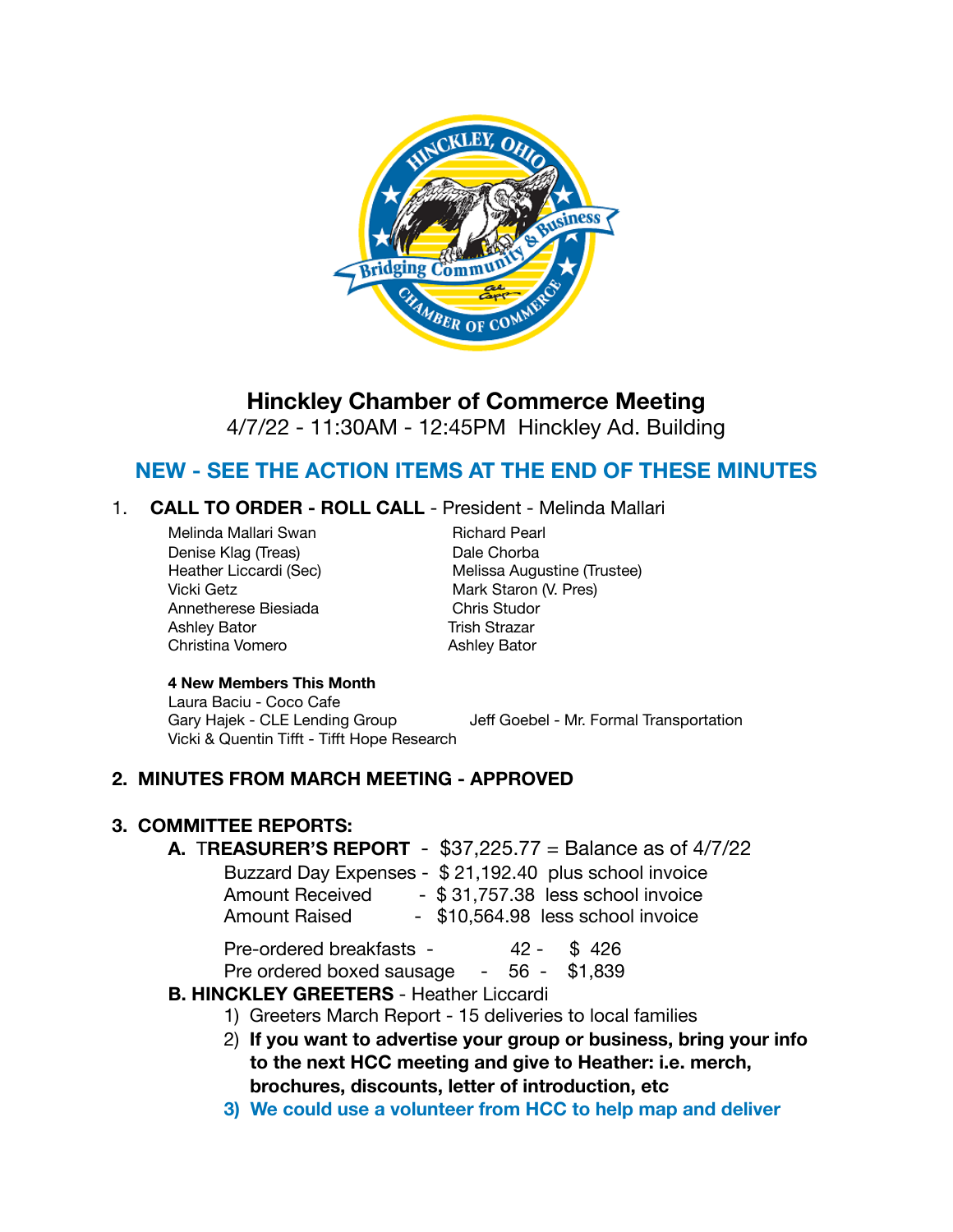- **p. 2**
- **C. MEMBERSHIP**  Melinda needs someone to step up as Chair to develop Membership and Outreach
- **D. SCHOLARSHIP**  9 applicants: Trish Strazar, Richard Pearl, Heather Liccardi will score the scholarship apps and return to Melinda who will tally the winners (April 14, 15). Recipients will be invited to be introduced in May
- **E. SOCIAL**: **Mark needs help planning a summer outing to recognize Buzzard Day Volunteers. Please see Mark if interested.**
- **F. DONATIONS:** Eric Lucius, Chair: These requests were approved: \$100 to Hinckley Women's Club for Easter Egg Hunt \$ 500 to purchase donuts for Memorial Day Celebration

# **4. OLD BUSINESS**

## **A**. **BUZZARD DAY REVIEW**

- **Facts:** \*1502 Breakfasts (1113 adult, 312 child, 77 volunteer) \*Activities for all ages all over town
	- \*Melinda's Report is attached to these minutes
	- \*Good planning and collaboration by all despite a new venue and reviving after 2 years of COVID restriction

### **\*Mark suggested having a group decide what to do with the profit**

### **Suggestions for tweaking next year: 11-1 was busiest time**

- \* Mark talk to school electrician about getting temp. power
- \* Volunteers wear identifying sashes be sure they stay where assigned (one volunteer left guests confused)
- \* Ticket taker take tickets and then give silverware
- \* Ask businesses to give input
- \* During busy time, lines were too long
- \* Prepaid line must be separate from pay line
- \* See Melinda's Report for more suggestions
- **B. HAPPY HINCKLEY HOLIDAY Mark needs help planning. See him if you are interested**

# **C. HOLIDAY LIGHTING CONTEST - Think about this as an addition to holiday festivities. - Contact Heather if you want to help plan. Dale Chorba offered ideas already**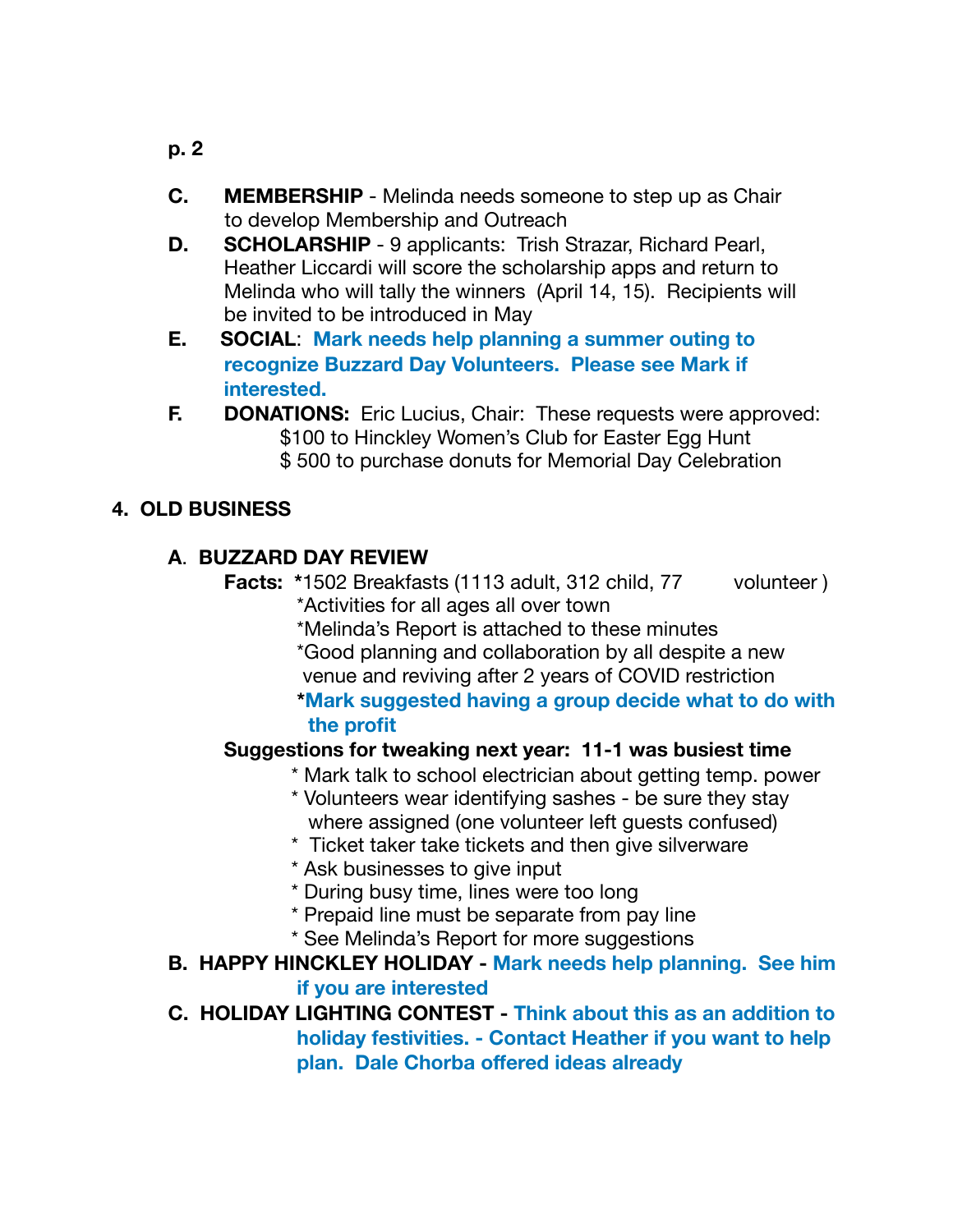# **5. NEW BUSINESS**

**A. HINCKLEY COMPREHENSIVE PLAN -** Richard Pearl of 350 Hinckley can update us periodically

## **B. HINCKLEY BICENTENNIAL -** Melinda

 Hinckley celebrates its BICENTENNIAL IN 2025. Let's celebrate! Vicki and Quentin Tifft, new members of HCC, have helped plan Hinckley's 150th and 175th Anniversary Celebrations. They are interested in working with HCC to develop the next major Anniversary in 2025. Who wants to help? Perhaps at our next meeting Vicki and Quentin could talk for a few minutes about their past experiences.

**C. BANNER FOR THE MAY 30 PARADE -** Dale Chorba, Mark Staron, and Melinda Mallari Swan are looking into this.

## **6. ADJOURN**

### **ACTION ITEMS - HOW CAN YOU HELP THE CHAMBER GROW?**

- **1. To advertise your business/group at no cost, bring 50 brochures, letters of intro, merch, discount coupons, etc to the HCC meeting and give to Heather. The Greeters distribute these items periodically**
- **2. To volunteer to help with the Greeters, contact Heather after the meeting**
- **3. See Mark to help organize a gala summer recognition event for Buzzard Day Volunteers**
- **4. If you would like to meet with Mark to share ideas about what to do with Buzzard Day profit, see Mark**
- **5. Mark needs help planning the Hinckley Holiday Celebration. Can you help? See Mark**
- **6. If you have ideas about Holiday Lighting contest, let Heather know and we'll set up a meeting**
- **7. Vicki and Quentin Tifft can help us learn to plan for the Bicentennial Celebration in 2025**
- **8. Mark, Dale Chorba, and Melinda are looking into getting a banner for the May 30 Memorial Day Parade**

#### **p. 3**